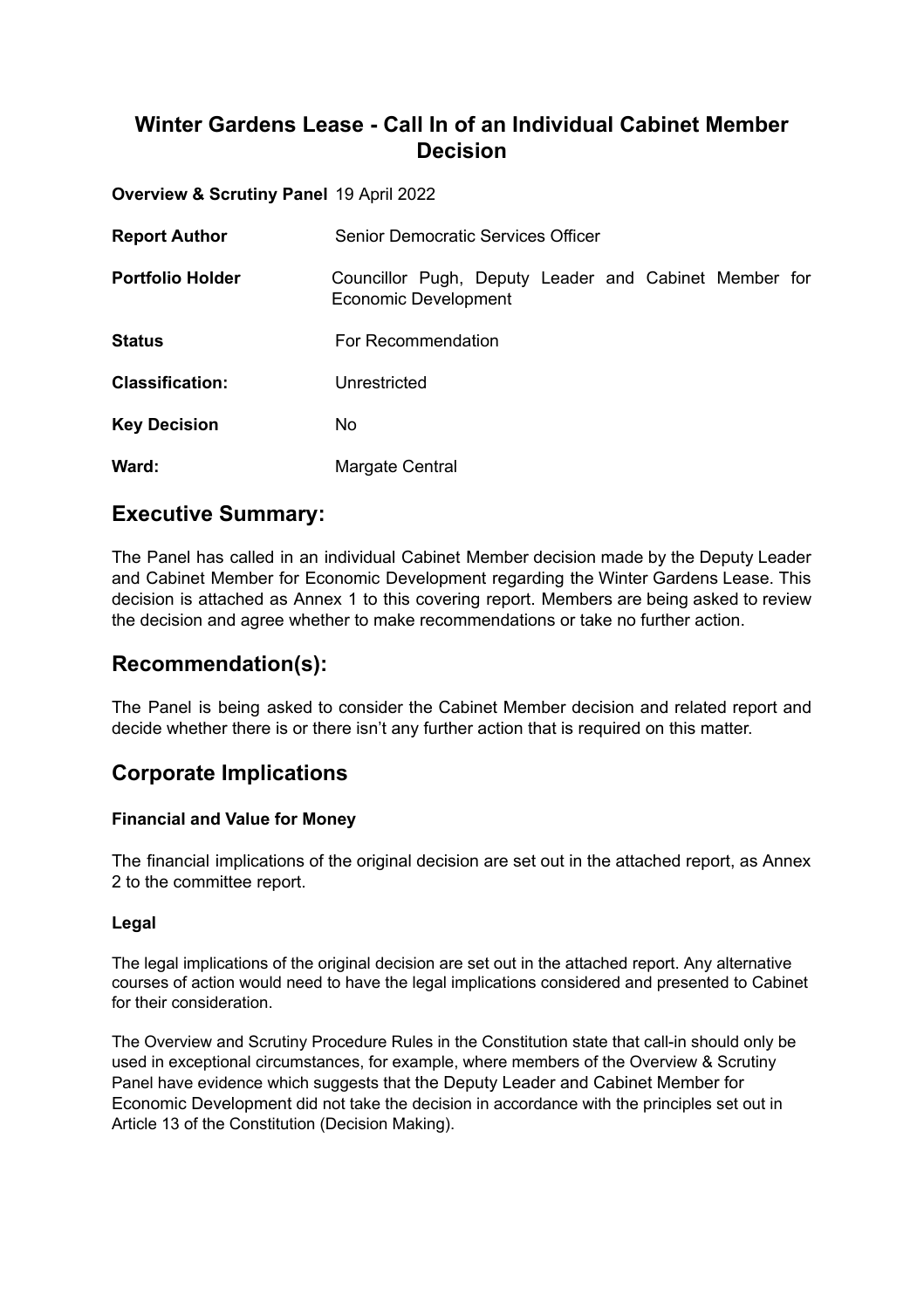### **Risk Management**

The risks relating to the original decision are set out in the attached report, as Annex 2 to the committee report.

### **Corporate**

The corporate implications of the original decision are set out in the attached report. Any alternative courses of action would need to have the corporate implications considered and presented to the Deputy Leader and Cabinet Member for Economic Development for their consideration.

### **Equality Act 2010 & Public Sector Equality Duty**

Members are reminded of the requirement, under the Public Sector Equality Duty (section 149 of the Equality Act 2010) to have due regard to the aims of the Duty at the time the decision is taken. The aims of the Duty are: (i) eliminate unlawful discrimination, harassment, victimisation and other conduct prohibited by the Act, (ii) advance equality of opportunity between people who share a protected characteristic and people who do not share it, and (iii) foster good relations between people who share a protected characteristic and people who do not share it.

Protected characteristics: age, sex, disability, race, sexual orientation, gender reassignment, religion or belief and pregnancy & maternity. Only aim (i) of the Duty applies to Marriage & civil partnership.

This report relates to the following aim of the equality duty: - (Delete as appropriate)

- To eliminate unlawful discrimination, harassment, victimisation and other conduct prohibited by the Act.
- To advance equality of opportunity between people who share a protected characteristic and people who do not share it
- To foster good relations between people who share a protected characteristic and people who do not share it.

The equalities implications of the original decision are set out in the attached report. Any alternative courses of action would need to have the equalities implications considered and presented to the Deputy Leader and Cabinet Member for Economic Development for their consideration.

### **Corporate Priorities**

This report relates to the following corporate priorities: -

- Growth
- Environment
- Communities

## **1.0 Introduction and Background**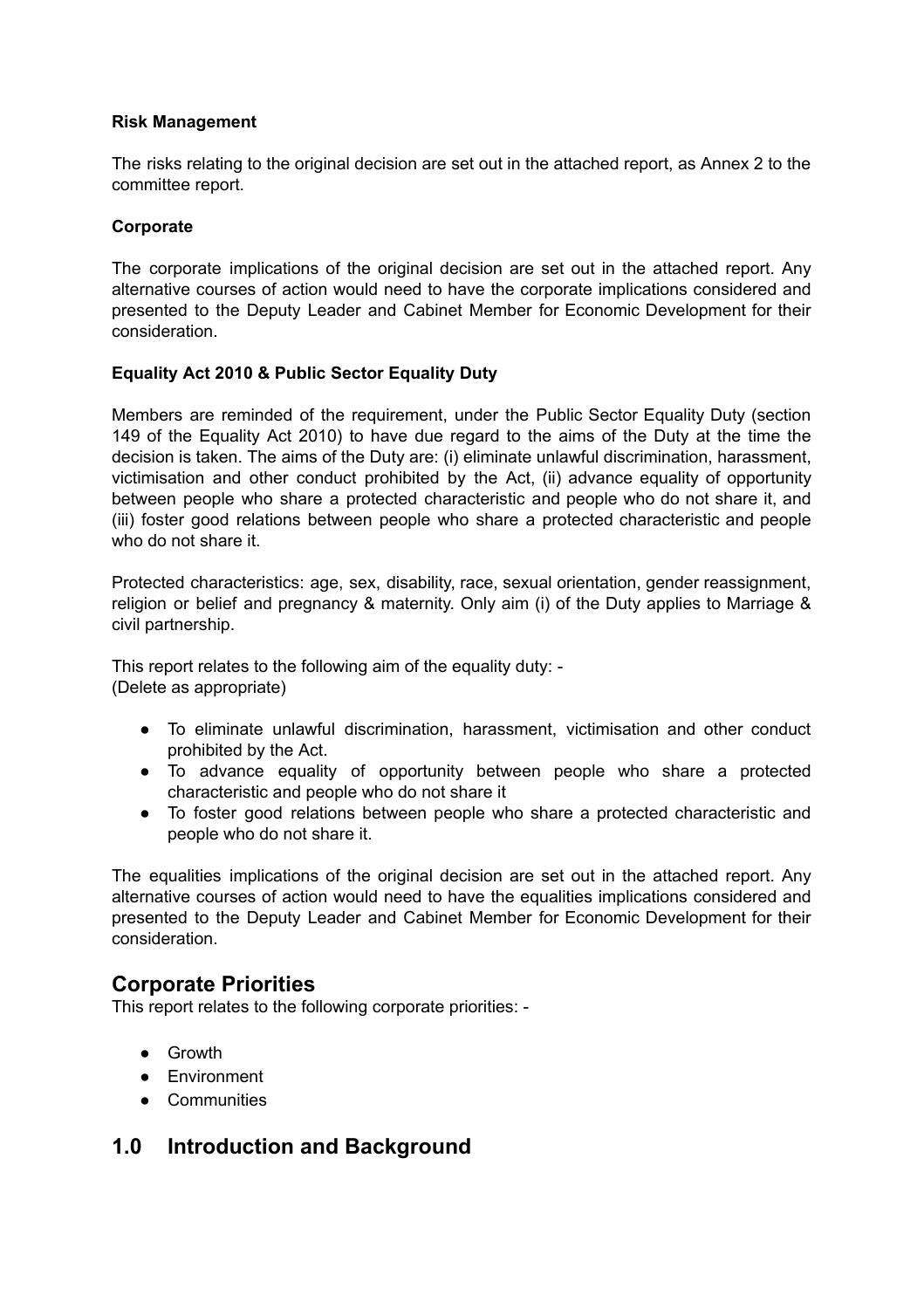- 1.1 The Deputy Leader and Cabinet Member for Economic Development made a decision regarding the Winter Gardens Lease on 9 March 2022 which was subsequently published on 31 March 2022.
- 1.2 The Individual Cabinet Member decision was called in by four members of the Overview and Scrutiny Panel on 6 April 2022 and later confirmed as a valid call-in on 13 April 2022.

## **2.0 The Current Situation**

- 2.1 In calling in an Executive decision made by either Cabinet or an Individual Cabinet Member the Panel ought to provide the reasons for the call-in. The call-in request ought to cite one or more of the seven principles of decision making which are in Article 13 Part 2 of the Council Constitution.
- 2.2 The seven principles are as follows:
	- (a) the presumption in favour of openness and transparency;(b) the need for due consultation;
	- (c) the need to take account of relevant professional advice from appropriate staff;
	- (d) the need for clarity of aims and desired outcomes;
	- (e) the need to identify the range of options considered;
	- (f) the need to give reasons and explanations for a decision;
	- (g) the need to ensure that all necessary requirements of legality and confidence are observed.
- 2.3 The request cited that the following grounds:
	- (a) The presumption in favour of openness and transparency;
	- (f) The need to give reasons and explanations for a decision.
- 2.4 The call-in request further explained that there is no evidence that TDC has considered the additional costs Your Leisure will incur as a result of the surrender of the lease for the Winter Gardens or what attempts have been made to quantify them. Therefore, the report did not give any opportunity for members to judge whether this request is reasonable or appropriate.

## **3.0 Options**

- 3.1 After considering the material before the Panel and the views arising from the discussion, Members could opt to make recommendations for consideration by the Deputy Leader and Cabinet Member for Economic Development, or;
- 3.2 Members could opt to take no further action, in which case the original decision takes immediate effect.
- 3.3 If referred back to the Deputy Leader and Cabinet Member for Economic Development, he will reconsider within a further 15 working days from the date of the meeting, and may amend the decision or not, before adopting a final decision.